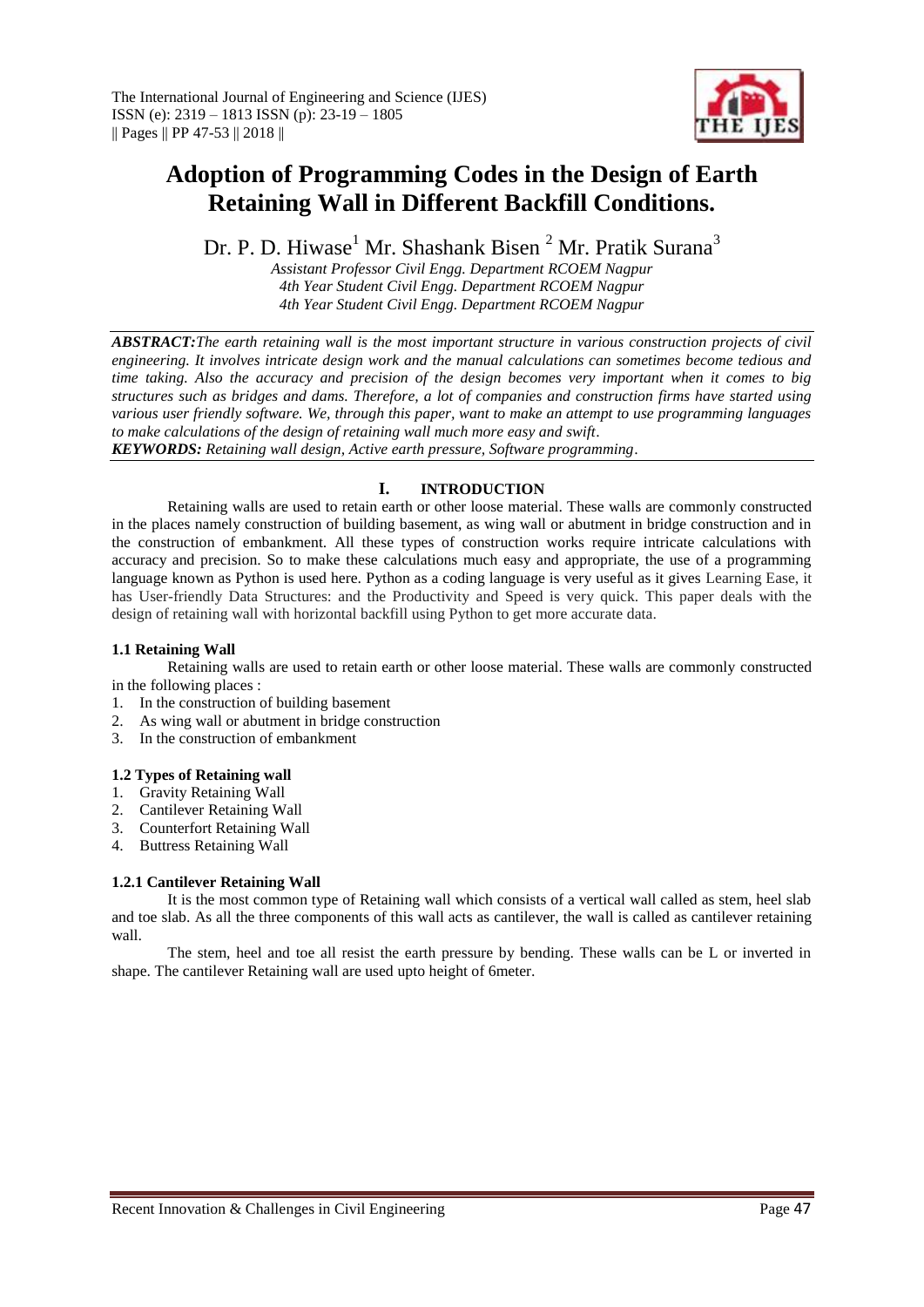

**Figure 1: Basic elements of Retaining Wall**

(Source: Wikipedia)

# **1.3 About the programming language: Python**

Python is an [interpreted](https://en.wikipedia.org/wiki/Interpreted_language) [high-level programming language](https://en.wikipedia.org/wiki/High-level_programming_language) for [general-purpose programming.](https://en.wikipedia.org/wiki/General-purpose_programming_language) Created by [Guido van Rossum](https://en.wikipedia.org/wiki/Guido_van_Rossum) and first released in 1991, Python has a design philosophy that emphasizes [code](https://en.wikipedia.org/wiki/Code_readability)  [readability,](https://en.wikipedia.org/wiki/Code_readability) and a [syntax](https://en.wikipedia.org/wiki/Syntax_(programming_languages)) that allows programmers to express concepts in fewer [lines of code,](https://en.wikipedia.org/wiki/Source_lines_of_code) notably using [significant whitespace.](https://en.wikipedia.org/wiki/Significant_whitespace) It provides constructs that enable clear programming on both small and large scales.

Python features a [dynamic type](https://en.wikipedia.org/wiki/Dynamic_type) system and automatic [memory management.](https://en.wikipedia.org/wiki/Memory_management) It supports multiple [programming](https://en.wikipedia.org/wiki/Programming_paradigm)  [paradigms,](https://en.wikipedia.org/wiki/Programming_paradigm) including [object-oriented,](https://en.wikipedia.org/wiki/Object-oriented_programming) [imperative,](https://en.wikipedia.org/wiki/Imperative_programming) [functional](https://en.wikipedia.org/wiki/Functional_programming) and [procedural,](https://en.wikipedia.org/wiki/Procedural_programming) and has a large and comprehensive [standard library.](https://en.wikipedia.org/wiki/Standard_library)

Python interpreters are available for many [operating systems.](https://en.wikipedia.org/wiki/Operating_system) [CPython,](https://en.wikipedia.org/wiki/CPython) the [reference implementation](https://en.wikipedia.org/wiki/Reference_implementation) of Python, is sourc[e](https://en.wikipedia.org/wiki/Python_(programming_language)#cite_note-29) software<sup>l</sup> and has a community-based development model, as do nearly all of its variant implementations. CPython is managed by the non-profit [Python Software Foundation.](https://en.wikipedia.org/wiki/Python_Software_Foundation) (Source: Wikipedia)

# **1.3.1 Advantages of Python Language**

- 1. This language is Open Source and support Community Development.
- 2. It is easy to learn.
- 3. The language is User-friendly Data Structures.
- 4. It is Productivity and Speedy.

# **II. METHODOLOGY**

By using Python programming language we have designed retaining wall in different backfill conditions. **2.1Case 1: Retaining wall with dry horizontal backfill**

**Problem 1:** Total height of retaining wall  $= 4.4$ m Width of base  $slab = 2.5m$ Thickness of base slab  $= 0.4$ m Cantilever projection on toe side  $= 0.8$ m Cantilever projection on heel side  $= 1.4$ m Angle of shearing resistance = 30degrees Unit weight of soil  $= 18$ Soil Bearing Capacity = 150

# **2.2Program for design of retaining wall structure**

import math print 'Enter the height of retaining wall'  $H = input()$ print 'Enter width of base slab'  $b = input()$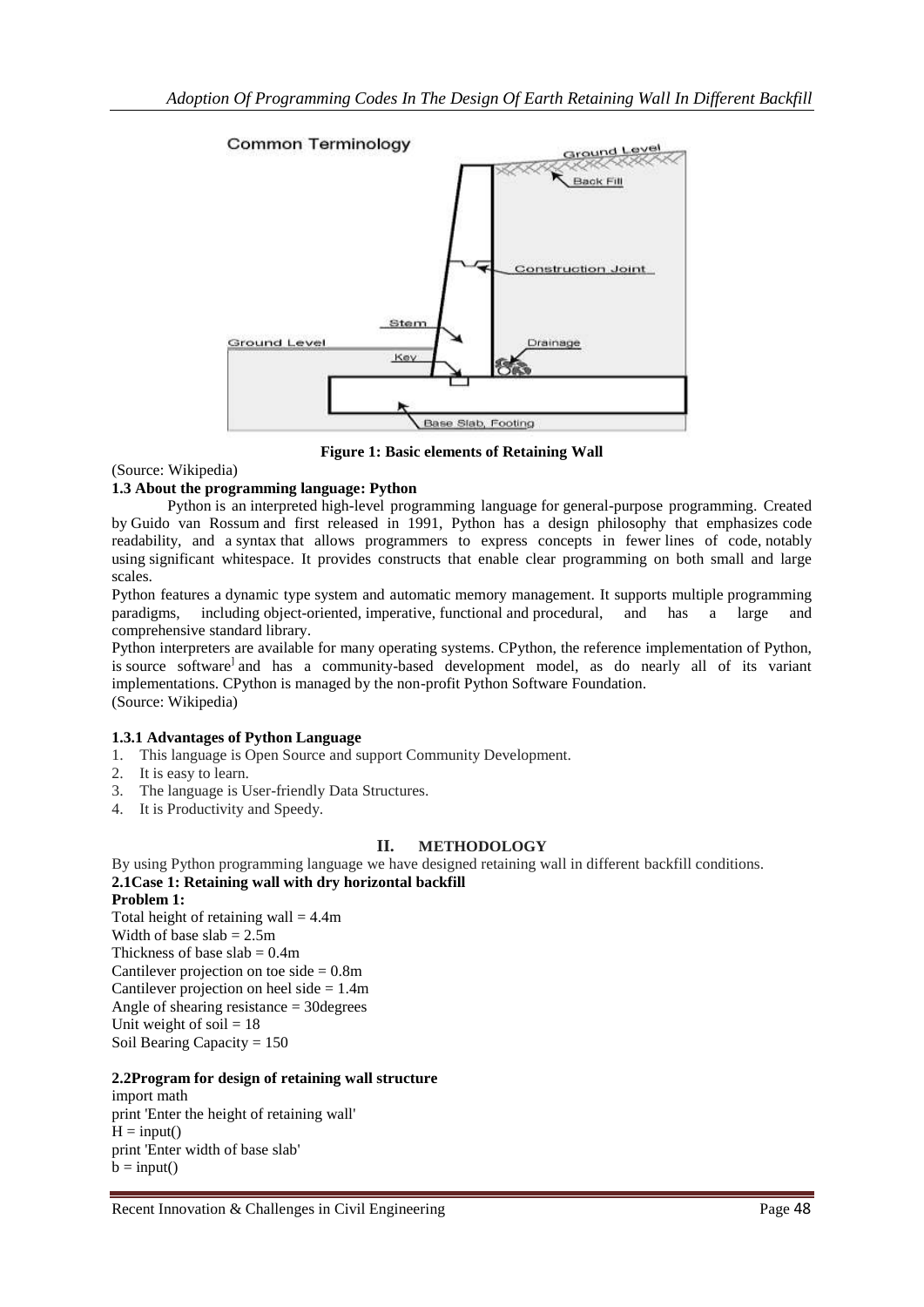```
print 'Enter the thickness of base slab'
t = input()print 'Enter projection on toe side'
b1 = input()print ' Enter angle of shear resistance'
phi = input()print ' Enter unit weight of soil(in kN/cumec)'
gamma = input()print ' Enter soil bearing capacity'
q = input()print ' Enter grade of concrete'
fck = input()print ' Enter grade of steel'
fv = input()
print ' Enter clear cover'
cc = input()b2 = b - b1 - 0.1 - 0.2ka = (1 - math sin(math.random(phi)))/(1 + math sin(math.random(phi)))Df = (q/gama) * ka * kaprint 'Depth of foundation is ',Df
h = H - tPa = (ka * gama * h * h)/2Pau = 1.5 * PaMu = Pau * h/3print 'Bending moment due to active earth pressure on retaining wall in kN-m is',Mu
d = \text{math.sqrt}(Mu*1000000/(0.138*fck*1000))print 'Effective depth is',d
Astem = (0.5*fck*1000*d)/fy*(1 - math.sqrt(1-((4.6*Mu*1000000)/(fck*1000*d*d))))
print 'Area of steel of stem is',Astem
W1 = 0.2 * h * 25W2 = 0.5*0.1*h*25W3 = b*t*25W4 = (2.5 - b1 - 0.3)*h*18W = W1 + W2 + W3 + W4Wu = 1.5*WPa1 = 0.5*ka*gamma*H*HPa1u = 1.5 * Pa1
OM = (Pa1 * H)/3X1 = b1 + 0.1 + 0.1X2 = b1 + (2 * 0.1)/3X3 = b/2X4 = b1 + 0.1 + 0.2 + b2/2RM = W1*X1 + W2*X2 + W3*X3 + W4*X4RM1 = RM - OMx = RM1/We = b*0.5 - xprint 'eccentricity is ',e
Smax = (Wu*(1+(6*e)/b))/bSmin = (Wu*(1-(6*e)/b))/bprint 'Maximum pressure is',Smax
print 'Minimum pressure is',Smin
Px = (((Smax-Smin)*(b-b1))/b) + SminPy = (((Smax-Smin)*(b-b2))/b) + Sminprint 'Pressure at the end of toe section',Px
print 'Pressure at the end of toe section',Py
BMtoe = (0.5*(Smax+Px)*b1)*(2*Smax+Px)/(Smax+Px)*(b1/3)-((t*b1*25*1.5)*(b1/2))BMheel = ((b2*t*25*1.5)*(b2/2))+((W4*1.5)*(b2/2))-(0.5*(Smin+Py)*b2)*(((2*Py+Smin)/(Py+Smin))*(b2/3))
print 'Bending moment at toe section is',BMtoe
print 'Bending moment at heel section is',BMheel
```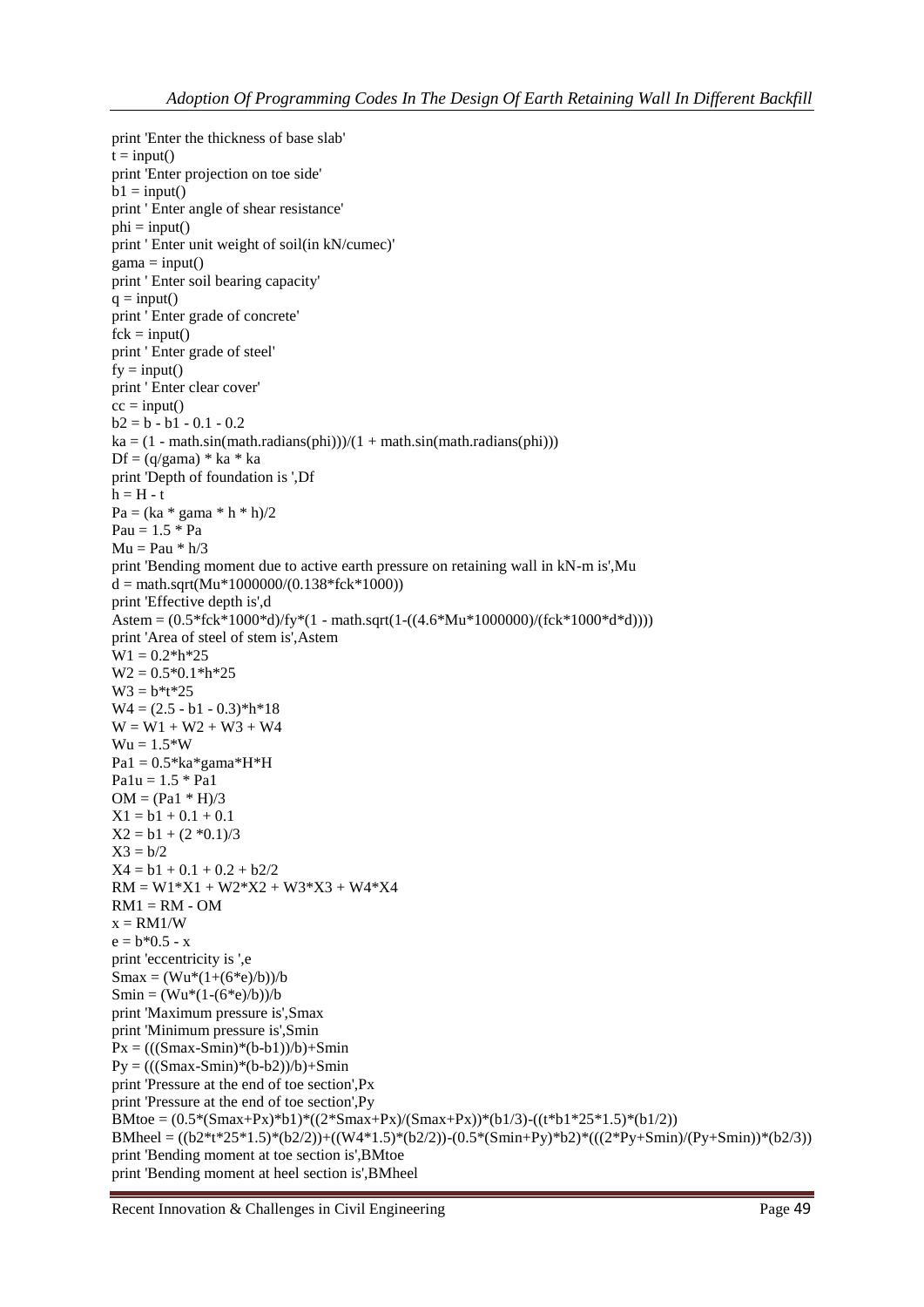$d1 = t*1000$ -cc

Atoe =  $(0.5 * fck * 1000 * d1)/f y * (1 - math.sqrt(1-((4.6 * BMtoe * 100000))/fck * 1000 * d1 * d1))))$ Aheel =  $(0.5*$ fck $*1000*$ d1 $)/$ fy $*(1 - \text{math.sqrt}(1 - ((4.6* \text{BMheel} * 1000000)/(fck * 1000* d1 * d1))))$ print 'Area of steel at toe section is',Atoe print 'Area of steel at heel section is',Aheel

## **2.2 Output of Retaining wall with dry horizontal backfill**

**Command Prompt** 

```
C:\Users\Rishabh\Desktop>python retainingwall.py
Enter the height of retaining wall
4.4Enter width of base slab
2.5Enter the thickness of base slab
0.4Enter projection on toe side
0.8Enter angle of shear resistance
30
Enter unit weight of soil(in kN/cumec)
18
Enter soil bearing capacity
150
Enter grade of concrete
20
Enter grade of steel
415
Enter clear cover
40
Depth of foundation is 0.888888888889
Bending moment due to active earth pressure on retaining wall in kN-m is 96.0
Effective depth is 186.500961648
Area of steel of stem is 1778.19545376
eccentricity is 0.243107869142
Maximum pressure is 143.27136
Minimum pressure is 37.68864
Pressure at the end of toe section 109.4848896
Pressure at the end of toe section 84.1450368
Bending moment at toe section is 37.442945024
Bending moment at heel section is 53.253620224
Area of steel at toe section is 293.169404787
Area of steel at heel section is 420.089246213
```
C:\Users\Rishabh\Desktop>

### **Figure 2:Output of Retaining wall with dry horizontal backfill**

Figure 2 shows the required depth of foundation, pressures at various sections of the retaining wall and area of steel required.

## **III. CASE 2: RETAINING WALL WITH FULLY SUBMERGED CONDITION**

## **Problem 2:**

Total height of retaining wall  $= 4.4$ m Width of base  $slab = 2.5m$ Thickness of base slab  $= 0.4$ m Cantilever projection on toe side  $= 0.8$ m Cantilever projection on heel side = 1.4m Angle of shearing resistance = 30degrees Unit weight of soil =  $18$  kN/m^3 Soil Bearing Capacity =  $150 \text{ kN/m}^2$ Unit weight of water =  $9.81$  kN/m<sup> $\text{A}$ </sup>3

## **3.1 Program for design of retaining wall structure under fully submerged condition** import math print 'Enter the height of retaining wall'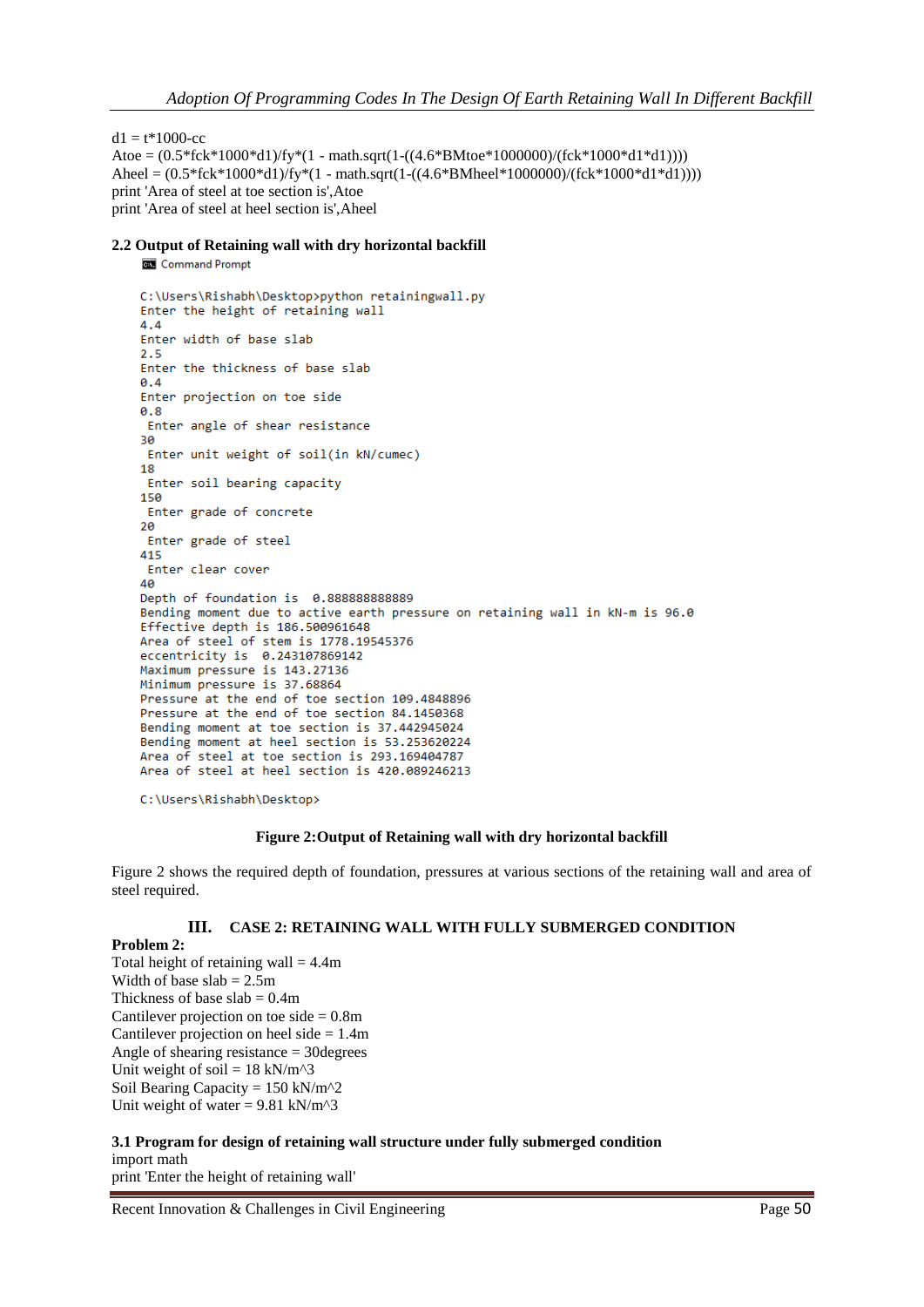```
H = input()print 'Enter width of base slab'
b = input()print 'Enter the thickness of base slab'
t = input()print 'Enter projection on toe side'
b1 = input()print ' Enter angle of shear resistance'
phi = input()print ' Enter unit weight of soil(in kN/cumec)'
gamma = input()print ' Enter unit weight of water(in kN/cumec)'
gamma1 = input()print ' Enter soil bearing capacity'
q = input()print ' Enter grade of concrete'
fck = input()print ' Enter grade of steel'
fy = input()print ' Enter clear cover'
cc = input()gamma2 = gamma-gama1b2 = b - b1 - 0.1 - 0.2ka = (1 - math.\sin(math.\radians(phi)))/(1 + math.\sin(math.\radians(phi)))Df = (q/gama2) * ka * ka
print 'Depth of foundation is ',Df
h = H - tPa = 0.5 * (ka*gama2*h+ka*gama1*h)*hPau = 1.5 * PaMu = Pau * h/3print 'Bending moment due to active earth pressure on retaining wall in kN-m is',Mu
d = \text{math.sqrt}(Mu*1000000/(0.138*fck*1000))print 'Effective depth is',d
Astem = (0.5 * fck * 1000 * d)/fv * (1 - math.sqrt(1-((4.6 * Mu * 100000)/(fck * 1000 * d * d))))print 'Area of steel of stem is',Astem
W1 = 0.2 * h * 25W2 = 0.5*0.1*h*25W3 = b*t*25W4 = (2.5 - b1 - 0.3)*h*18W = W1 + W2 + W3 + W4Wu = 1.5*WPa1 = 0.5 * ((ka*gama2*H)+(ka*gama1*H))*HPalu = 1.5 * PalOM = (Pa1 * H)/3X1 = b1 + 0.1 + 0.1X2 = b1 + (2 * 0.1)/3X3 = b/2X4 = b1 + 0.1 + 0.2 + b2/2RM = W1*X1 + W2*X2 + W3*X3 + W4*X4RM1 = RM - OMx = RM1/We = b*0.5 - xprint 'eccentricity is ',e
Smax = (Wu*(1+(6*e)/b))/bSmin = (Wu*(1-(6*e)/b))/bprint 'Maximum pressure is',Smax
print 'Minimum pressure is',Smin
Px = (((Smax-Smin)*(b-b1))/b) + SminPy = (((Smax-Smin)*(b-b2))/b) + Smin
```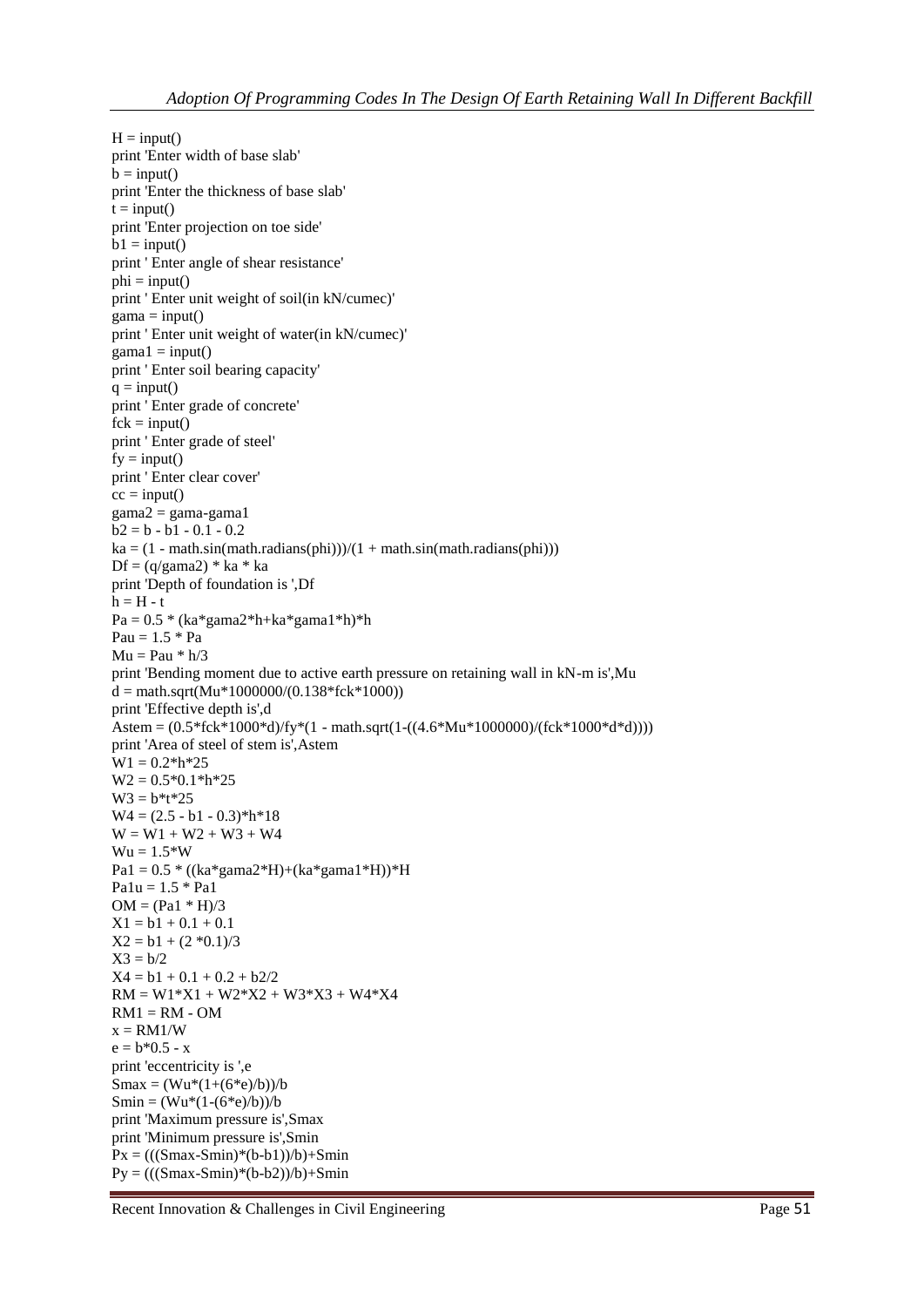print 'Pressure at the end of toe section',Px print 'Pressure at the end of toe section',Py BMtoe =  $(0.5*(Smax+Px)*(2*Smax+Px)/(Smax+Px)*(Smax+Px))$  (t\*b1/3)-((t\*b1/2)) BMheel = ((b2\*t\*25\*1.5)\*(b2/2))+((W4\*1.5)\*(b2/2))-(0.5\*(Smin+Py)\*b2)\*(((2\*Py+Smin)/(Py+Smin))\*(b2/3)) print 'Bending moment at toe section is',BMtoe print 'Bending moment at heel section is',BMheel  $d1 = t*1000$ -cc Atoe = (0.5\*fck\*1000\*d1)/fy\*(1 - math.sqrt(1-((4.6\*BMtoe\*1000000)/(fck\*1000\*d1\*d1)))) Aheel =  $(0.5*fck*1000*d1)/fyr*(1 - math.sqrt(1-((4.6*BMheel*1000000)/(fck*1000*d1*d1))))$ print 'Area of steel at toe section is',Atoe print 'Area of steel at heel section is',Aheel **3.2 Output of Retaining wall with fully submerged condition**

Command Prompt

```
C:\Users\Rishabh\Desktop>python rwwater.py
Enter the height of retaining wall
4.4Enter width of base slab
2.5Enter the thickness of hase slab
0.4Enter projection on toe side
0.8Enter angle of shear resistance
30
Enter unit weight of soil(in kN/cumec)
18
Enter unit weight of water(in kN/cumec)
9.81
Enter soil bearing capacity
150
Enter grade of concrete
20Enter grade of steel
415
Enter clear cover
40
Depth of foundation is 2.035002035
Bending moment due to active earth pressure on retaining wall in kN-m is 96.0
Effective depth is 186.500961648
Area of steel of stem is 1778.19545376
eccentricity is 0.243107869142
Maximum pressure is 143.27136
Minimum pressure is 37.68864
Pressure at the end of toe section 109.4848896
Pressure at the end of toe section 84.1450368
Bending moment at toe section is 37.442945024
Bending moment at heel section is 53.253620224
Area of steel at toe section is 293.169404787
Area of steel at heel section is 420.089246213
```
## **Figure 3: Output of Retaining wall with fully submerged condition**

Figure 3: shows the required depth of foundation, pressures at various sections of the retaining wall and area of steel required.

# **IV. CONCLUSION**

By adoption of the Python programming language, it is easy to solve complex problems like the design of retaining wall in different conditions with accuracy and precisions. Itis a quicker way of solving time taking problem. Also the use of a modern software such as python enables the civil engineer to construct the structure according to the demands of the clients.

### **REFERENCES**

- [1]. Research Paper on Python: A Programming Language for Software Integration & Development by M.F.Sanner (The Scripps Research Institute, La Jolla)
- [2]. Wikipedia.
- [3]. Retaining wall: A building guide and design by Tina Skinner.
- [4]. Basics of Retaining Wall Design by Huge Brooks and John P Nielsen.
- [5]. Learning Python Design by Gennadiy Zlobin.